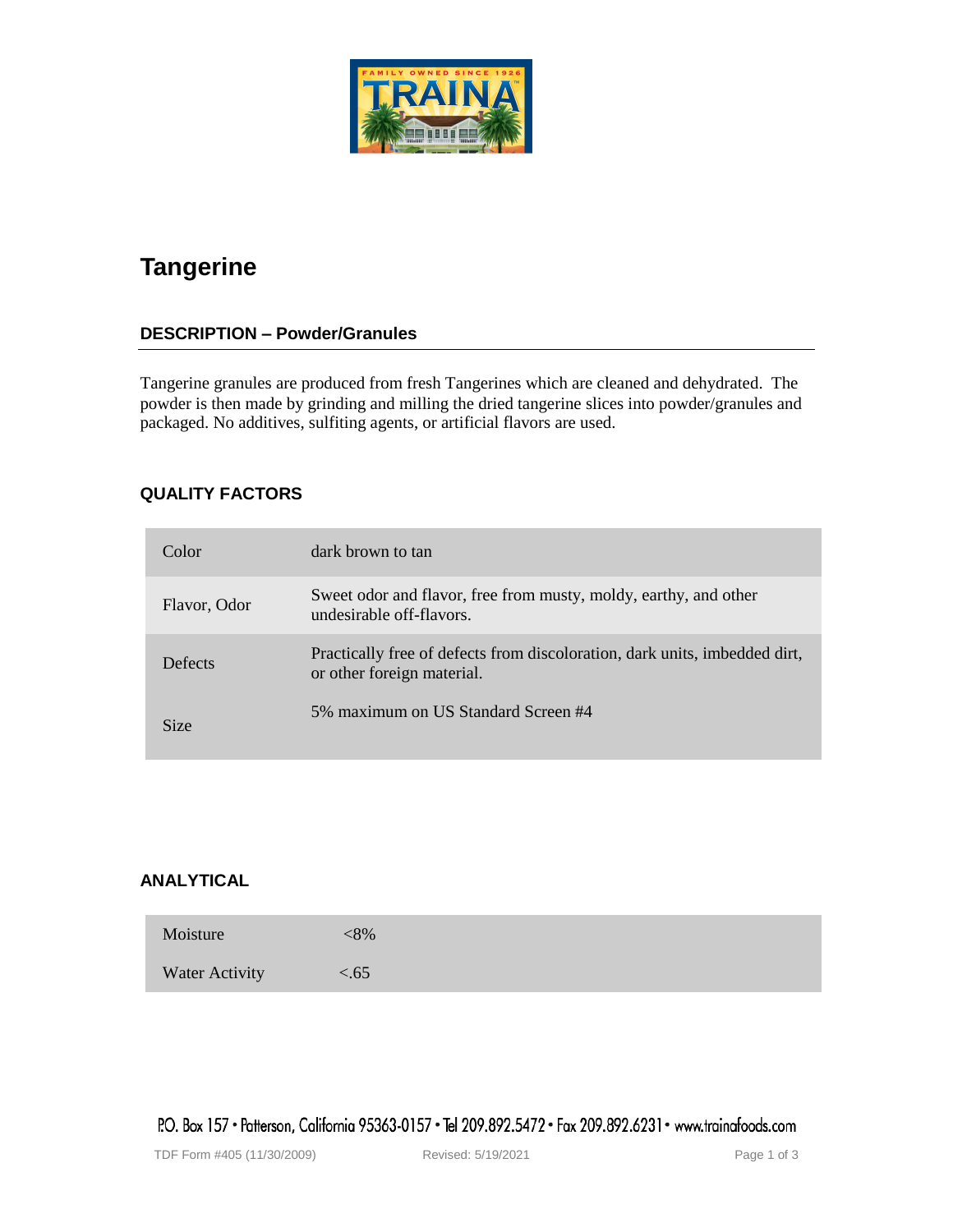# **NUTRITIONAL INFORMATION**

#### Based on 100 gram sample

| ັ                    |                  |                            |                  |           |                   |
|----------------------|------------------|----------------------------|------------------|-----------|-------------------|
| Calories             | 250              | Sodium                     | 10 <sub>mg</sub> | Vitamin A |                   |
| Calories from Fat    |                  | <b>Total Carbohydrates</b> | 72 <sub>g</sub>  | Vitamin C | 117 $mg$          |
| <b>Total Fat</b>     | 0.0 <sub>q</sub> | Dietary Fiber              | 35 <sub>g</sub>  | Calcium   | 500 mg            |
| <b>Saturated Fat</b> | 0.0 <sub>q</sub> | <b>Total Sugar</b>         | 15 <sub>g</sub>  | Iron      | 2.5 <sub>mg</sub> |
| <b>Trans Fat</b>     | 0.0 <sub>q</sub> | Cholesterol                | 0.0 <sub>g</sub> | Protein   | 5.0 <sub>q</sub>  |
| <b>Added Sugar</b>   | 0.0 <sub>q</sub> | Potassium                  | $1000$ mg        | Vitamin D | $0.0$ mcg         |

# **INGREDIENT STATEMENT**

**Tangerine** 

## **PACKAGING & LABELING**

Packed in a non-sealed poly bag inside a corrugated box.

## **KOSHER STATUS**

This product is Kosher certified.

#### **STORAGE RECOMMENDATIONS**

Store under refrigeration  $32^{\circ}$  -  $45^{\circ}$  F. All products must be stored under proper warehousing conditions and temperatures to preserve the product and prevent discoloration.

## **EXPECTED SHELF-LIFE**

12 months when stored properly.

### **ALLERGEN STATEMENT**

Traina California tangerines do not contain any allergens as defined by the FDA.